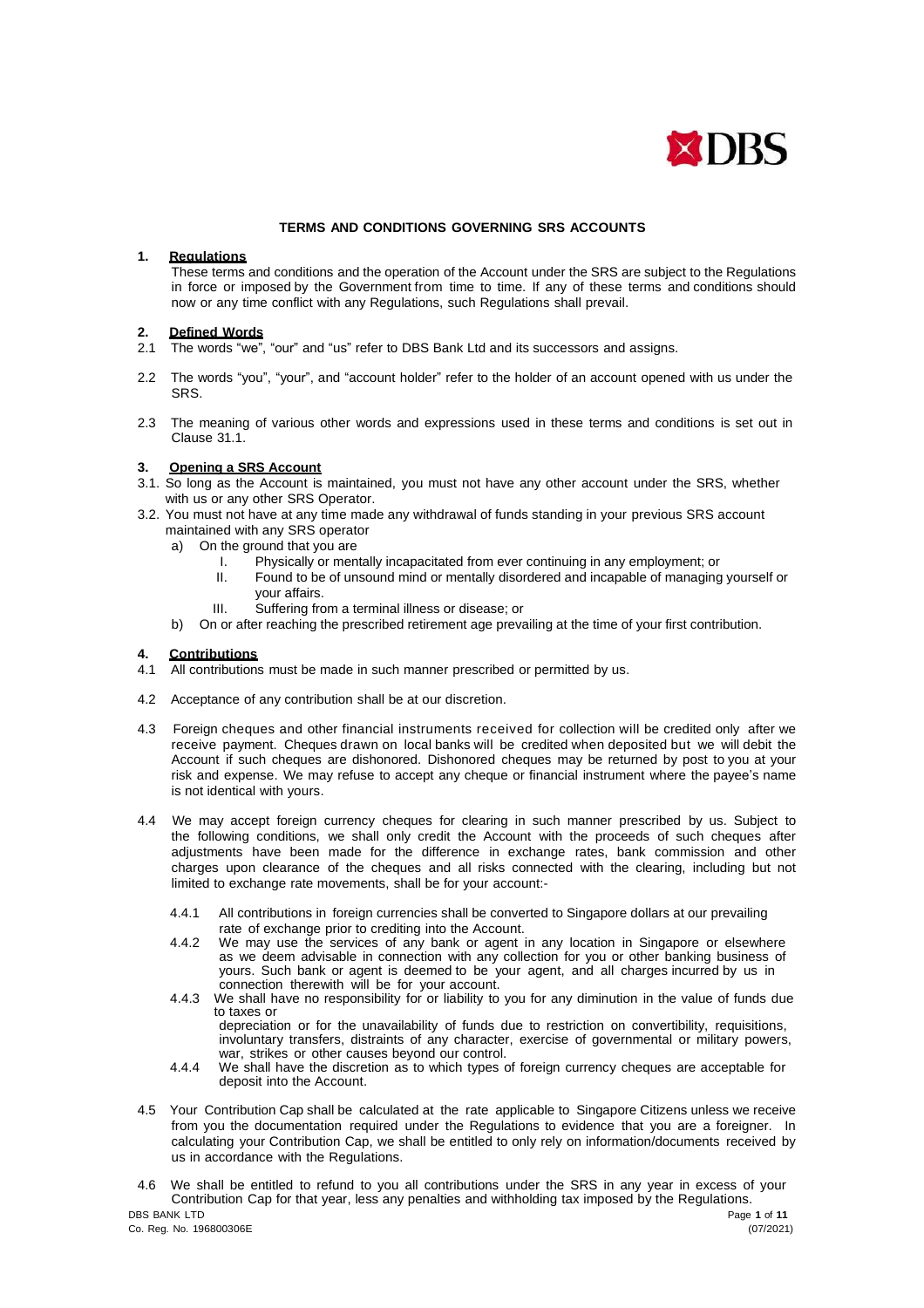## **5. Withdrawals**

- 5.1 All withdrawals shall be made in such manner as may be prescribed or permitted by us.
- 5.2 A penalty of 5% of the amount of each Premature Withdrawal will be payable by the account holder, except for withdrawals made on any of the following grounds:
	- 5.2.1. The sum withdrawn had been contributed during the year in which the withdrawal is made.
	- 5.2.2. The account holder is a foreigner and the Entire Balance is withdrawn after he has maintained the Account for at least 10 years from the date of his first contribution.
	- 5.2.3. The account holder has become permanently incapacitated.
	- 5.2.4. The account holder becomes a bankrupt.
	- 5.2.5. The account holder has died.
- 5.3 The amount of each Premature Withdrawal shall be subject to income tax in accordance with the Regulations.
- 5.4 When you make a withdrawal you reach the prescribed retirement age prevailing at the time of your first contribution, only 50% of the sum withdrawn will be subject to income tax.

#### **6. Deductions for Penalties and Withholding Tax**

- 6.1 We shall be entitled to deduct the amount of all applicable penalties and withholding tax from each sum to be withdrawn or refunded prior to payment of the withdrawn or refunded sum to you.
- 6.2 If for any reason any amount of penalty or withholding tax had not been so deducted from a sum withdrawn by or refunded to you, you shall pay that amount to us on demand and we shall have the right to debit that amount or any part thereof from any balance in the Account or any other account you have with us.

#### **7. Closure of Account**

- 7.1 We are entitled to close the Account:
	- 7.1.1 when the Entire Balance is withdrawn; or<br>7.1.2 after giving you at least 21 days' prior v
	- after giving you at least 21 days' prior written notice to close the Account, without disclosing any reason, therefore.
- 7.2 Within 14 days after you receive our notice to close the Account, or our notice that we have ceased or will cease to be an SRS Operator, you shall notify us of the SRS Operator to which the Account is to be transferred (the "new SRS Operator") if you wish to transfer the Account, and take such steps as we may require in order to settle all sums owing to us by you and effect such transfer (if applicable) and Account closure. If you do not notify us of the new SRS Operator or if you do not take such required steps within the said 14-day period or such later date specified by us, we may without further notice to you liquidate all or any of the Investments and we shall not be liable to you for any loss or damage incurred by you in connection therewith, except any arising from our gross negligence.
- 7.3 If you do not withdraw the Entire Balance, or take such steps as we shall require for transfer (if any) or closure of the Account, by the expiry date of the notice given by us for closure of the Account or such later date specified by us, we shall be entitled at any time thereafter, or crediting it to another account of yours with us or in such other manner as we shall reasonably deem fit, after deducting therefrom all applicable penalties and withholding tax and all sums owing by you to us (or such part thereof as we require) and close the Account.
- 7.4 In the event that any Securities are suspended from trading or any other Investments cannot for any reason be liquidated, the Account to the extent of such Securities or other Investments shall not, unless otherwise required by us, be closed until the suspension is lifted and the Securities or other investments can be liquidated, and Entire Balance is returned to you or transferred to your new SRS Operator, as the case may be.
- 7.5 In any case where Investments may be withdrawn upon closure of the Account, we may, if we deem fit, transfer the Investments in the Account to any securities account of yours or to any appropriate account which you maintain with us, instead of liquidating the Investments, and such accounts shall be subject to the prevailing terms and conditions governing such accounts.
- 7.6 All DBS Charges and Related Expenses up to the time of closure or transfer of the Account shall be immediately due and payable by you and may be set-off against and deducted from the monies in the Account before any amount is returned to you or transferred to your new SRS Operator as the case may be.

## **8. Transfer or Closure of Account by Account Holder**

You may at any time transfer your Account to a new SRS Operator or direct us to close the Account, subject to the following conditions: -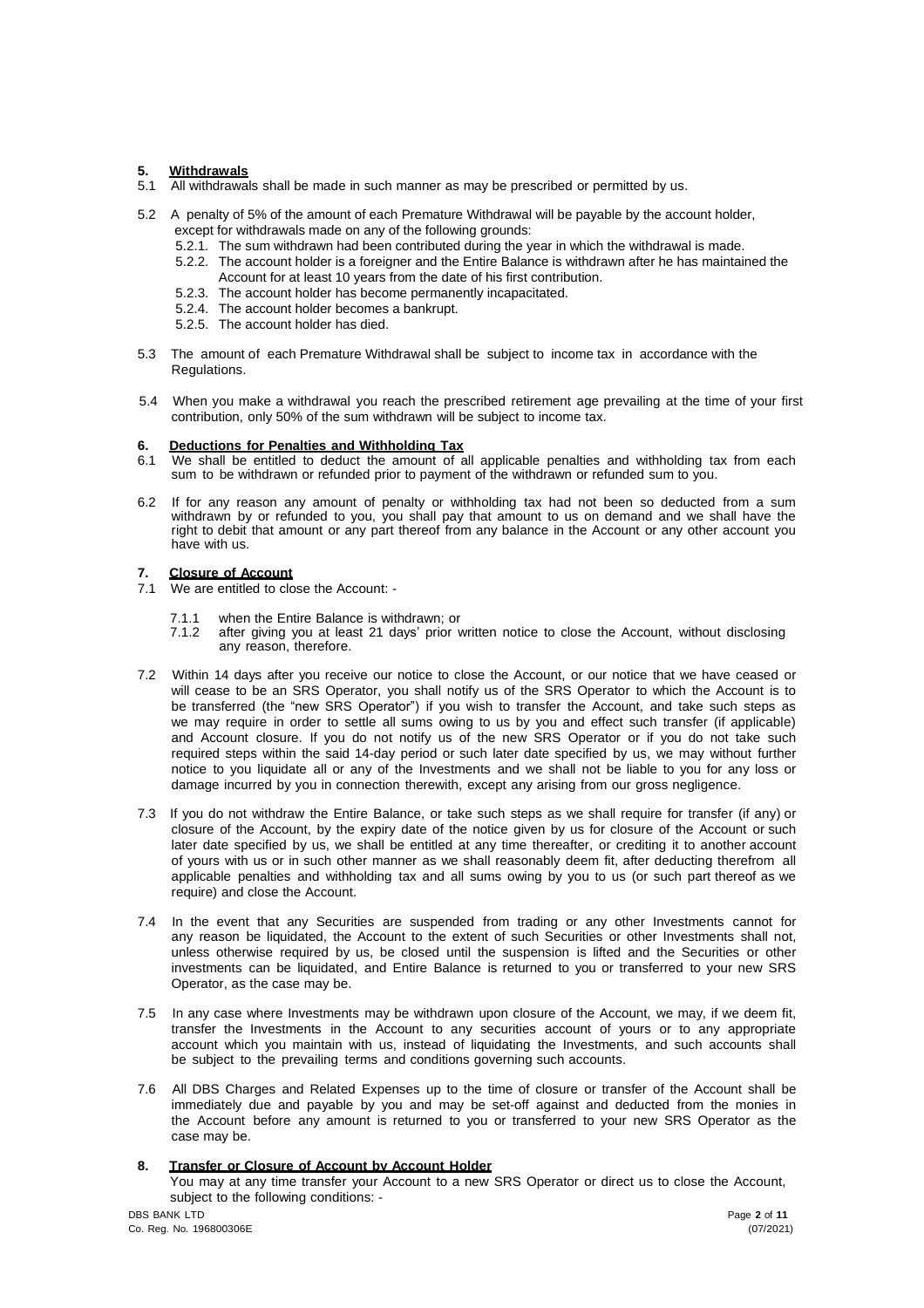- 8.1 All sums which you owe us under the Account or otherwise in connection with the SRS or if we so require, any other account whatsoever, must be paid to us in full before the transfer is effected or the Account is closed.
- 8.2 You must give us at least 21 Business Days' written notice to effect the transfer or Account closure.

# **9. Nature of Funds in Account**

All Investments and monies in the Account shall be held on an unallocated or fungible basis. We shall not be obliged to deliver to you or your new SRS Operator the identical scrips, certificates or other documents representing Securities which were delivered to us upon acquisition or transfer of the Securities under or to the Account.

#### **10. Investments**

- 10.1 We shall not be bound to act on any request from you or your agent or counterparty, as the case may be, to disburse any funds or accept any delivery pursuant to an acquisition of Investments or to make any delivery or accept any funds pursuant to a disposal of Investments in any of the following circumstances:-
	- 10.1.1 Where the cash balance in the Account is insufficient to meet the costs of acquisition of the Investment or any Related Expenses then outstanding or to be incurred.
	- 10.1.2 Where less time to carry out the transaction requested is given to us than is reasonable. In particular, you should note that contract notes or other transaction documents for transactions in Securities or other Investments must arrive not later than the time prescribed by the relevant stock exchanges, clearing houses, depository agents, custodians or other authorities or relevant bodies or product providers in order for us to effect settlement on due date.

We are not obliged to inform you or give you any prior notice of any rejection by us of any such request.

- 10.2 Each of the various Securities and other Investments under the Account shall be registered either in your name or in the name of DBS' Nominee or DBS' Depository, as we shall deem appropriate.
- 10.3 Your acquisition of any Investment must be duly settled and completed in accordance with the relevant procedures before you can deal in that Investment.
- 10.4 Transactions in various types of Investments shall be subject to such procedures and conditions as we may prescribe from time to time.
- 10.5 You acknowledge that, from time to time, the aggregate amount of rights entitlements, bonus Securities, dividends or other payments (hereinafter collectively called "Rights", which expression shall include any of them) received by DBS' Nominee or DBS' Depository (as the case may be) in respect of Securities of the same issuer held by it on behalf of account holders may exceed the aggregate amount of such Rights which would have been received by individual account holders if the Securities had been registered in their respective names, due to the issuer disregarding fractional entitlements of individual holders of the Securities or any other reason. We are authorized by you to deal with all such excess Rights (including retaining or disposing of such Rights or proceeds derived therefrom) in any manner we see fit, and you waive and disclaim any rights or interests whatsoever which you may have in respect of any such Excess Rights and proceeds and we shall not be liable to account to you for the same.
- 10.6 If the issuer of any Securities held under the Account should issue notice to us, DBS' Nominee or DBS' Depository of any corporate action or any right which may be exercised by a holder of such Securities we may, if we deem fit give you notice thereof. If you wish us to take any action in connection with such corporate action or your exercise of such rights, you must inform us within the time stipulated in our notice to you. If you do not so inform us within that time we, and where relevant, DBS' Nominee or DBS' Depository, may at our/its discretion take or refrain from taking any action in connection with such right, and neither we, DBS' Nominee nor DBS' Depository will be liable to you for any loss or damage incurred by you in connection with the exercise of or failure to exercise such right.
- 10.7 Neither we, DBS' Nominee nor DBS' Depository shall have any duty or responsibility to take any action as regards attendance at meetings or votings in respect of Securities or any other Investments under the Account or as regards any subscription, conversion or other rights in respect thereof or any merger, consolidation, reorganization, receivership, bankruptcy or insolvency proceedings, compromise or arrangement or the deposit of any Securities or other Investments in connection therewith or otherwise or to investigate or participate therein or take any affirmative action in connection therewith, except in accordance with specific written instructions from you and subject to your compliance with such conditions (including but not limited to indemnities from you) as we may prescribe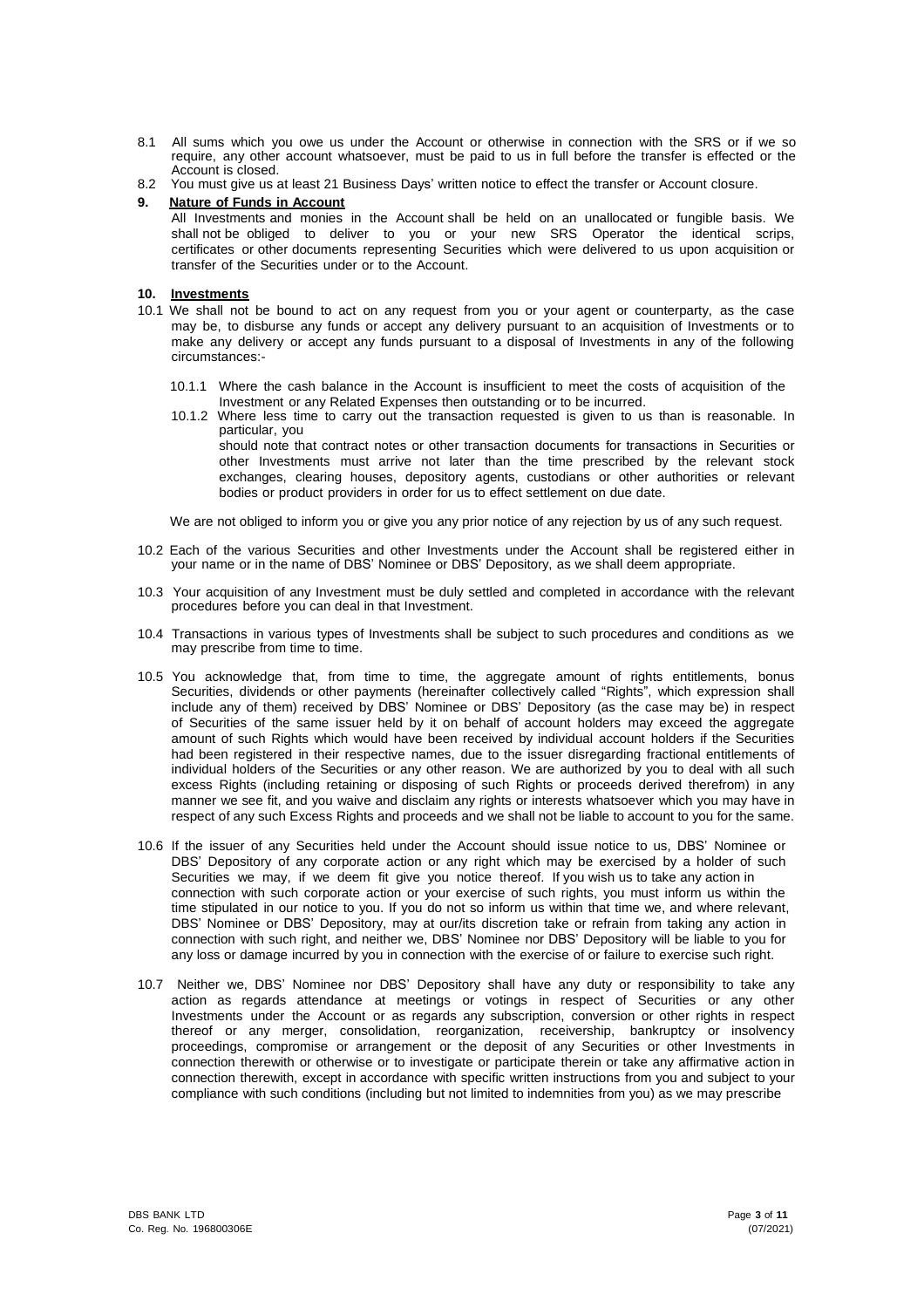- 10.8 We and, where relevant, DBS' Nominee and DBS' Depository, are authorized by you to:
	- 10.8.1 surrender Securities against receipt of monies payable at maturity or redemption thereof.
	- 10.8.2 complete and deliver on your behalf as owner any ownership certificates or other documents relating to Investments as may be required by law or as we deem appropriate.
	- 10.8.3 exchange Securities in interim or temporary form for Securities in definitive form.
- 10.9 Notwithstanding that we have notice of death of the account holder, we shall have the right and authority (at our discretion) to use the monies in the Account to discharge the obligations of the account holder incurred in respect of Investments contracted before his death.
- 10.10 We, DBS' Nominee and DBS' Depository are each authorized by you, at our/its discretion, to comply with the provisions of any applicable law or regulation in force in any relevant jurisdiction which imposes on a holder of Investments an obligation to take or refrain from taking any action in connection with the Investments or which would require us, DBS' Nominee or DBS' Depository to act contrary to your instructions.

#### **11. Encumbrances not permitted**

- 11.1 The Regulations do not permit you to use Investments or other funds in the Account as security for any financial transaction outside the SRS.
- 11.2 You must not charge, assign or in any way create any security interests over the Investments and any monies in the Account or any of your rights relating thereto without our prior written consent.

#### **12. Fees and Other Charges**

- 12.1 You shall pay us such service charges, administrative fees, custodian fees, transaction fees and other bank charges and fees whatsoever relating to the Account and the Investments (Collectively, "DBS Charges") as we shall prescribe from time to time.
- 12.2 All goods and services taxes, value-added taxes and other similar taxes imposed by law in respect of any sums payable by or to us or by you under these terms and conditions or otherwise in connection with the Account or any of your transactions under the SRS shall (to the extent not prohibited by any applicable laws) be borne by you.
- 12.3 All the costs of acquisition of Investments, Related Expenses, DBS Charges, penalties, taxes, levies and other sums payable by you under these terms and conditions or otherwise in connection with the Account and Investments under the SRS shall be debited and paid from the Account, unless we and the Regulations permit or require otherwise. Such debiting shall not constitue nor be deemed to be payment of any monies to which it relates, except to the extent of the cash balance then in credit in the Account.

#### **13. Interest Payable to Us**

We shall be entitled to charge you interest, at such rate as we may prescribe from time to time, on all debit balances in the Account and all other sums owing from you to us in connection with the Account and the SRS from time to time. All such interest shall be payable within such period specified by us.

## **14. Our Right of Set-Off**

- 14.1 In addition to any lien, right of set-off or other rights which we may have, we shall be entitled at any time and without notice to you to:-.
	- 14.1.1 combine or consolidate all or any of your accounts and liabilities with or to us anywhere or
	- 14.1.2 set-off or transfer any sums standing in one or more of such accounts in or towards satisfaction of any of your liabilities to us on any other account

Whether such liabilities be actual or contingent, primary or collateral, several or joint, notwithstanding that such accounts may not be expressed in the same currency, and we are authorized by you to effect any necessary conversions at our own rate of exchange then prevailing.

- 14.2 Our rights under these terms shall not be exercised in any way which breaches the Regulations.
- 14.3 If any set-off against or debiting of the Account results in a Premature Withdrawal, the other conditions hereof relating to the 5% penalty and any applicable withholding tax shall apply and we shall be entitled to debit from the Account such sum which would be sufficient, after deducting the 5% penalty and any applicable withholding tax, to discharge the liability intended to be discharged by such set-off or debiting (or such part thereof as we shall deem fit).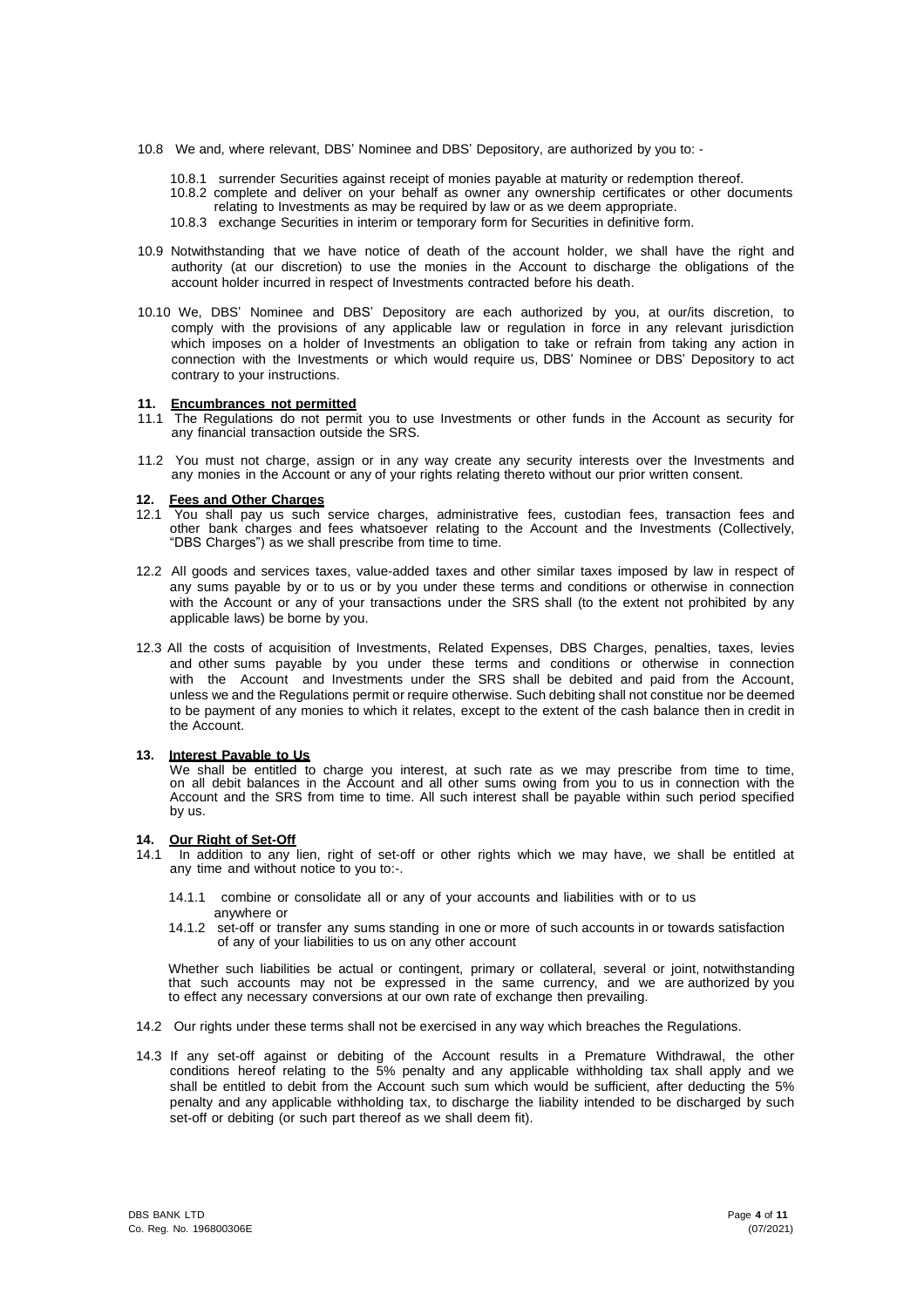14.4 If, in the exercise of our rights under this Clause, we credit the Account with any sum debited from any other account to discharge a sum owing to us under the Account, the amount so credited shall be deemed to have been contributed by you and, if the Account is operated under the SRS at the date of such crediting, all the provisions hereof and of the Regulations applicable to contributions under the SRS shall be applicable thereto.

#### **15. Records**

- 15.1 Statements of the Account will be rendered to you three-monthly or at such other periodic intervals as we may from time to time prescribe.
- 15.2 You are under a duty to examine all entries in each Record (which expression shall mean any statement of account or transaction advice) which we send to you from time to time and to report at once to us any error or omission found therein. You shall notify us in writing if you do not receive a Record within 7 days of the expected date of receipt thereof.
- 15.3 Except to the extent any entry in and/or omission from a Record is objected to by you within 14 days after the receipt by you of the Record and/or we acknowledge that the entry and/or omission is erroneous, and/or where (and only to the extent that) you have conclusively established in the Courts of Singapore that a manifest error has been made by us, such entries made in the Record shall be deemed correct and shall be conclusive without further proof as against you that such Record contains all credits that should be contained therein and no debits that should not be contained therein and that all details therein are accurate, and you shall be bound by the Record and we shall be free from all claims in respect of any and every debit or credit item or other detail shown in the Record. Notwithstanding the foregoing, we reserve the right upon notice to you to add to and/or alter the entries in any Record in the event of incorrect or missing entries or amounts stated therein.
- 15.4 You shall sign and return us any confirmation slip, including that related to auditing purposes (if we request you to do so).

#### **16. Change of Particulars**

You shall promptly inform us of any change in your name, address, citizenship or permanent resident status or any other particulars submitted to us. You shall indemnify us against any loss or damage suffered by us resulting from or arising in connection with your failure or delay in informing us of any such change.

## **17. No Liability**

We shall not be liable in any way to you for any loss or damage whatsoever incurred or suffered by you save where such loss or damage is directly attributable to our gross negligence or wilful misconduct. We shall in any event not be liable for any consequential loss.

## **18. Indemnity**

Without prejudice to the generality of the other provisions herein, you shall indemnify us in full against all damages, payments, claims, proceedings, losses, costs, expenses and liabilities whatsoever, including but not limited to legal fees on a full indemnity basis, which we may pay, incur, sustain or suffer in connection with the Account and/or the Investments, save those directly caused by our gross negligence or wilful misconduct.

## **19. Suspension of Services**

We may suspend operation of the Account and any services under the SRS if, as a result of acts of God, civil or military authority, civil disturbances, wars, strikes, industrial actions, fires, calamities, power failures, computer breakdowns, sabotage or any other events beyond our reasonable control, our customers' records, accounts or services are not available or access to such records, accounts or services is hindered.

#### **20. Communications**

All letters, statement of account, transaction advices and other communication sent by post to or left at your latest address on our records shall be deemed to have been received on the Business Day after (or, in the case of an address outside Singapore, on the  $7<sup>th</sup>$  day after) the date of posting or on after (or, in the case of an address outside Singapore, on the  $7<sup>th</sup>$  day after) the date of posting or on the day it was so left at that address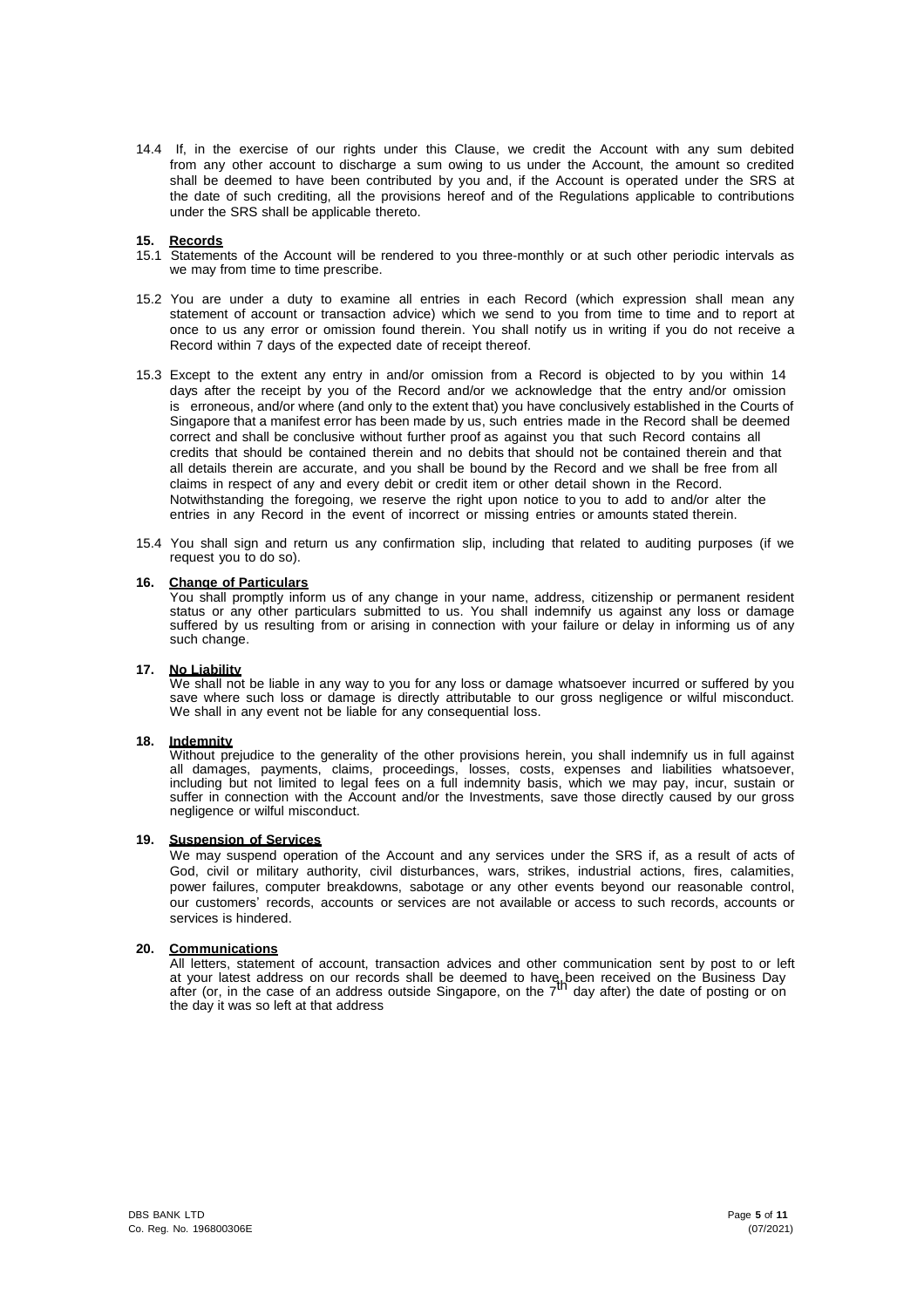## **21. Disclosure**

- 21.1 By Opening a SRS Account via digibank(mobile), you have agreed to receive annual reports and other corporate information.
- 21.2 You consent to us and the Approved Persons disclosing:
	- 21.2.1 to the following persons, all such information pertaining or relating to you, the Account and the Investments as may be required by any such persons or as may be expedient for the operation or administration of the Account or provision of services to you or in connection with our responding to any request from you, your agent or counterparty relating to any acquisition or disposal by you of any Investments or any other purposes in connection with the Account, the Investments or the SRS including but not limited to investigating discrepancies, errors or claims:-
		- (a) DBS' Nominee and DBS' Depository;
	- (b) (whether through DBS' Nominee or DBS' Depository or directly) any governmental, regulatory or other authority (including but not limited to the Government, the Singapore Exchange Limited and its subsidiaries, the Central Depository (Pte) Limited and any other securities exchange, securities clearing house or securities depository centre) and any relevant brokers, central depositories, depository agents, participants (by whatsoever name called) in securities clearing systems, custodians, agents or counterparties;
	- (c) your brokers, unit trust and fund managers, insurance companies, any financial institutions in or through which you have or wish to place funds or make Investments, any issuer of any Securities or its share registrar or any provider of any Investments;
	- (d) any SRS Operator to whom you wish to transfer the Account; or
	- (e) any person or organization participating in the provision of electronic or, without limitation, other services in connection with Investments or banking services utilised by you;
	- 21.2.2 to the following persons, all such information pertaining or relating to you, the Account and the Investments as may deem appropriate:-
	- (a) any assignees or transferees or prospective assignees or transferees of our business and undertaking or such part thereof including our business relating to accounts under the SRS or any party with whom such business is to be merged, for purposes relating to such an assignment or transfer or prospective assignment or transfer of such business or undertaking or merger;
	- (b) our printers, agents or storage or archival service providers (including but not limited to any provider of microfilm service or any electronic storage, archival or recording facility) for the purpose of making, printing, mailing, storage, microfilming and/or filing statements of account or other documents
	- or items on which your name and/or other particulars appear, or other documents, data or records.
	- (c) the police or any public officer conducting an investigation in connection with any offences.<br>(d) our related corporations for purposes in connection with administration of the Account, no
	- our related corporations for purposes in connection with administration of the Account, matters relating to the Investments or our business and undertaking relating to the SRS, risk management, monitoring credit exposures across the DBS Group to you or cross-selling;
	- (e) credit or charge card companies in credit or charge card enquiries. any information-garnering or processing organization conducting survey(s) on your behalf; or
	- (g) any government agency or authority or court of the jurisdiction where any of our overseas branches is situated.
- 21.3 Our rights under this Clause 21 shall be in addition and without prejudice to any other rights of disclosure which we may have under the Banking Act or any other statutory provision or law, and nothing in these terms and conditions is to be constructed as limiting any of those other rights.
- 21.4 DSBS Privacy Policy
	- (a) The DBS Privacy Policy, as may be amended, supplemented and/or substituted from time to time, is incorporated by reference into and forms part of these terms and conditions and shall apply to all personal data that you provide to us or that we have obtained from any other sources or that arises from your relationship with us or any other DBS Entity and our Affiliates. The DBS Privacy Policy is available at [www.dbs.com/privacy](http://www.dbs.com/privacy) or from any DBS or POSB branch.
	- (b) You hereby consent to our collection, use, disclosure and processing of your personal data in accordance with the DBS Privacy Policy and these terms and conditions.
	- (c) If you provide us with the personal data of any individual (other than your own, if you yourself are an individual), you hereby consent on behalf of that individual whose personal data you provide, to our collection, use, disclosure and processing of his/her personal data in accordance with the DBS Privacy Policy and these terms and conditions. You warrant that you have obtained that individual's prior consent to such collection, use, disclosure and processing of his/her personal data by us and that the personal data that you provide to us is true,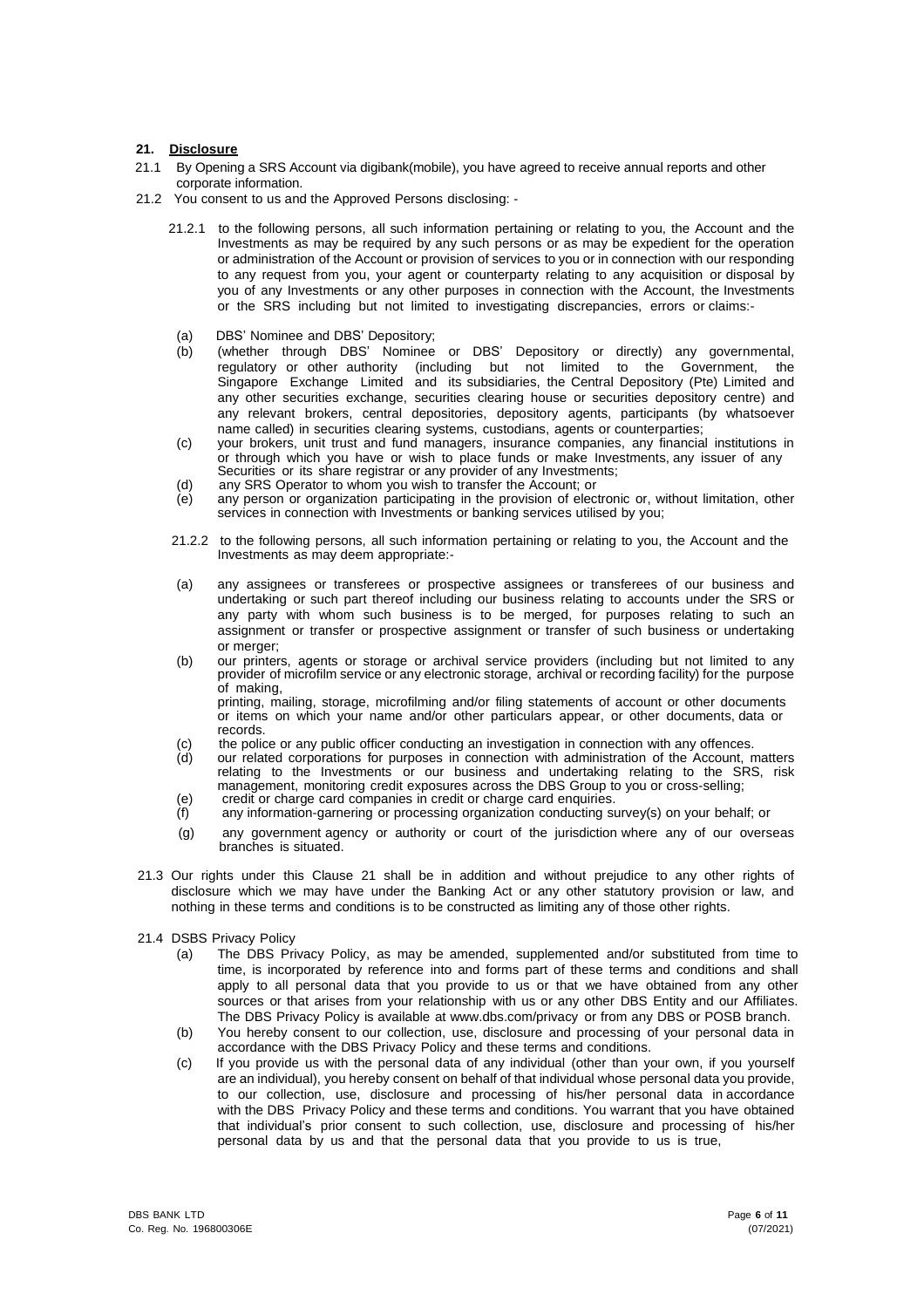accurate and complete.

- (d) In the event of conflict or inconsistency between these terms and conditions and the DBS Privacy Policy, the provisions of these terms and conditions shall prevail.
- (e) Any consent you give pursuant to these terms and conditions in relation to personal data shall survive your death, incapacity, bankruptcy or insolvency, as the case may be, and the termination of these terms and conditions and, where applicable, the closure of your Account.
- (f) If we have records that you have opted-out of receiving marketing materials or marketing calls from the DBS Group, then, in accordance with your decision to opt-out and notwithstanding anything to the contrary in these terms and conditions, you will not receive such materials or calls from us. You may opt-in to receive marketing materials and calls from us at any time by submitting an opt-in form, which is available at any DBS or POSB branch.

## **22. Variation of Terms**

22.1 We shall have the right to add to or vary any terms and conditions relating to the Account from time to time, whether such variation is for the purposes of our compliance with the Regulations or otherwise. Such additions and variations shall be binding on you as soon as they are notified to you or communicated to the public through any media selected by us and you shall be deemed to have notice thereof on the date of such communication or publication. If you continue to operate the Account after such information, communication or publication of the additions or variations, you shall be deemed to have agreed to them without reservation.

## **23. Illegality**

If any of the provisions herein becomes invalid, illegal or unenforceable under any law, the validity, legality or enforceability of the remaining provisions shall not be affected or impaired.

## **24. Account Holder's Personal Representatives**

The terms and conditions herein and, without prejudice to the generality of the foregoing, all authorisations herein, shall survive the account holder's death and bind the account holder and his executors and administrators.

## **25. COMPLIANCE WITH TAX REQUIREMENTS**

You agree to be bound by the terms relating to tax requirements ("Tax Terms") which forms part of these terms and conditions and which may be amended, supplemented and/or substituted by us from time to time. The Tax Terms are available at [www.dbs.com.sg/tax-requirements.](http://www.dbs.com.sg/tax-requirements)

## **26. ELECTRONIC SIGNATURE AND RECORDS**

- 26.1 We shall in our discretion agree to make available the Electronic Signature Instruction service to you when you give instructions to us in person.
- 26.2 Where we, at your request, make available the Electronic Signature Instruction service to you, you will give instructions to us in electronic form in a manner which complies with our internal processes and requirements (each such instruction an "Electronic Instruction").
- 26.3 We shall be entitled to require you to sign such Electronic Instruction, and in this connection you authorize and consent to us to collect and link your signature with the relevant Electronic Instruction in electronic form, using an electronic signature pad or other electronic device capable of collecting, recording and/or storing information and signatures in electronic form in a manner which complies with our internal processes and requirements. The Electronic Instruction, together with your signature so collected and linked, are collectively the "Electronic Signature Instruction".
- 26.4 You agree that such signature of yours collected, received and/or stored in such electronic form shall be deemed to be equivalent to your signature in hard copy for all purposes provided each such signature is collected electronically from you in person by our officer or representative and such officer or representative verifies (whether before or after such signature is taken) your identity in a manner which complies with our internal requirements.
- 26.5 The electronic data or images of any form, document, instruction or communication, other electronic documents, instruction or communication and all records in electronic form (collectively, "Electronic Records") maintained by us or on your behalf where any signature(s) in electronic form has/have been affixed or appended (including, but not limited to, each Electronic Signature Instruction), which fulfil our internal processes and requirements, shall be deemed to be valid, accurate and authentic, and given the same effect as if such Electronic Records in electronic form were written and signed between you and us in hard copy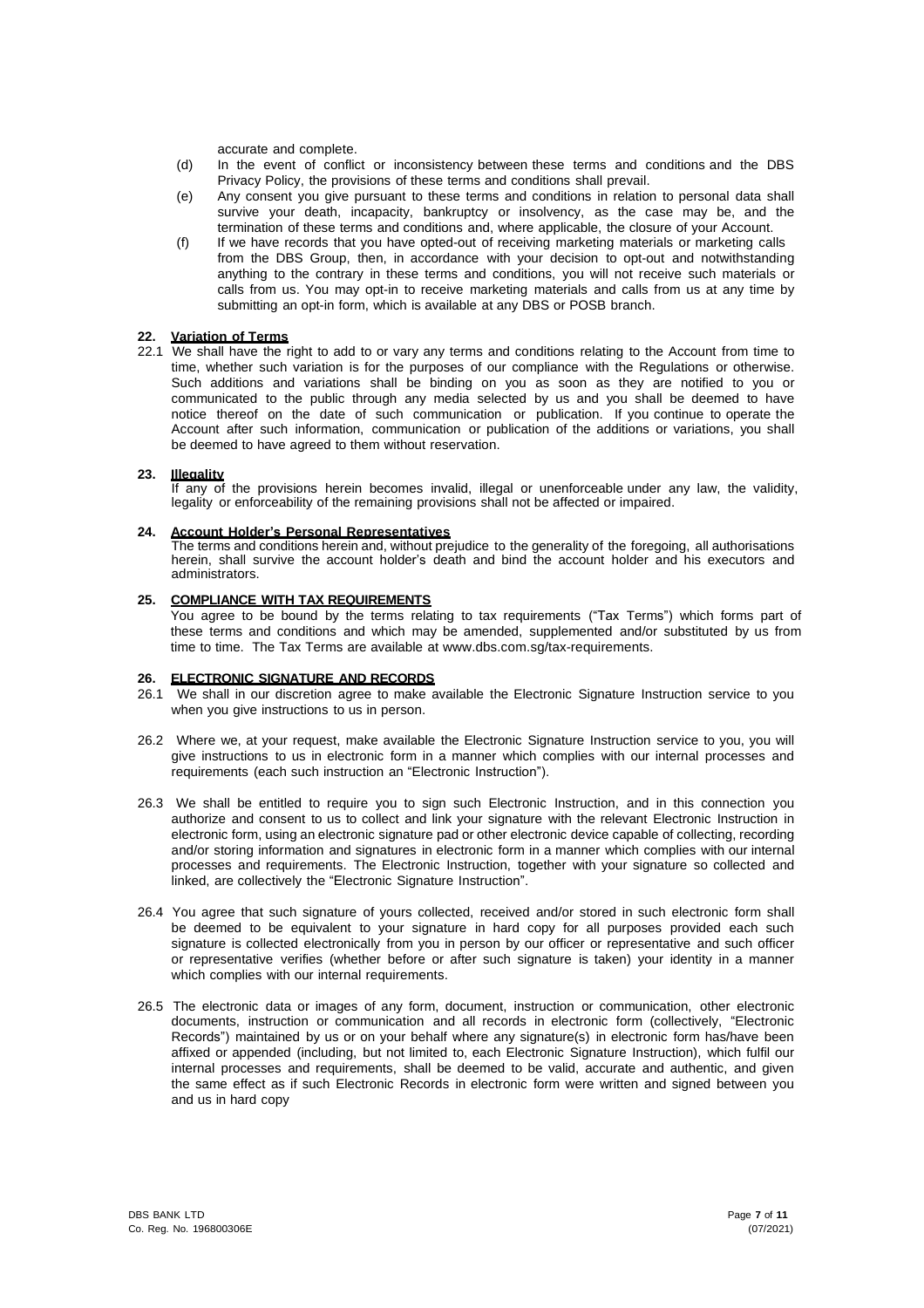- 26.6 The Electronic Records can be used as evidence in any court proceedings as proof of their contents. You shall not dispute the validity, accuracy or authenticity of the contents of any such Electronic Records (including any Electronic Signature Instruction), including evidence in the form of activity or transaction logs, computer or electronic records, magnetic tapes, cartridges, computer printouts, copies, or any other form of computer or electronic data or information storage or system, and that such Electronic Records shall be final and conclusive of the information and my instruction and agreement of any matter set out in the associated Electronic Signature Instruction, save in the case of our manifest or clerical error. You further agree that the security procedure applied or to be applied to verify that the Electronic Signature Instruction is commercially reasonable and secure, pursuant to the Electronic Transactions Act (Cap 88).
- 26.7. You shall not hold us liable for acting in good faith or omitting in good faith to act on your instructions given to us in accordance with our prescribed verification procedure prevailing at the time via the Electronic Signature Instruction service or in any Electronic Instruction forwarded to us.

## **27. INSTRUCTIONS**

- 27.1 Notwithstanding any term to the contrary whether under these terms and conditions or otherwise, we may but shall not be obliged to act on any instruction for withdrawal, closure or any other matter whatsoever relating to the Account that is given or purportedly given by you, or given or purportedly given by your authorised signatory by mail or any other medium of communication including but not limited to facsimile transmission, telephone, email, or scanned instruction contained in email. We shall not be obliged to give any notice and/or assign any reason for not acting on any instruction.
- 27.2 We shall be entitled to refuse or to accept or to act on any instruction for any transaction or any matter relating to the Account if:
	- (a) we are unable to verify your identity to our satisfaction.
	- (b) we have any doubt on the authenticity, clarity or completeness of the instruction.
	- (c) the form or content of such instruction is not in accordance with our requirements, policies or practices as we may prescribe from time to time.
	- (d) the instruction is not in accordance with the mandate(s) for the time being in effect in relation to such Account; or
	- (e) we receive two or more notices, demands, instructions or other communications which we consider to be inconsistent.

and we shall not be liable to you as a result of such refusal.

Notwithstanding the above, we may act upon any instruction which we believe in good faith to be given by you or your authorised signatory, without waiting for confirmation by letter or the original instruction in writing, or without inquiry as to the identity of the authority of the person giving or purporting to be giving such instruction or the authority thereof and notwithstanding that such instruction may conflict with other instructions you have given us, or any error, misunderstanding, fraud, forgery or lack of clarity in the terms of such instruction.

- 27.3 If we act on your instructions in respect of any products or services relating to the Account, you will be subject to these terms and conditions.
- 27.4 You will indemnify us against all liabilities, claims, demands, actions, proceedings, losses, damages, expenses, costs (including legal costs on a full indemnity basis) and all other liabilities of whatsoever nature and howsoever arising which we may incur or suffer directly or indirectly as a result of us acting on any instruction in accordance with these terms and conditions. You also agree that we will not be liable to you for any loss, damage, expense or cost that you may incur as a result of our acting on such instructions.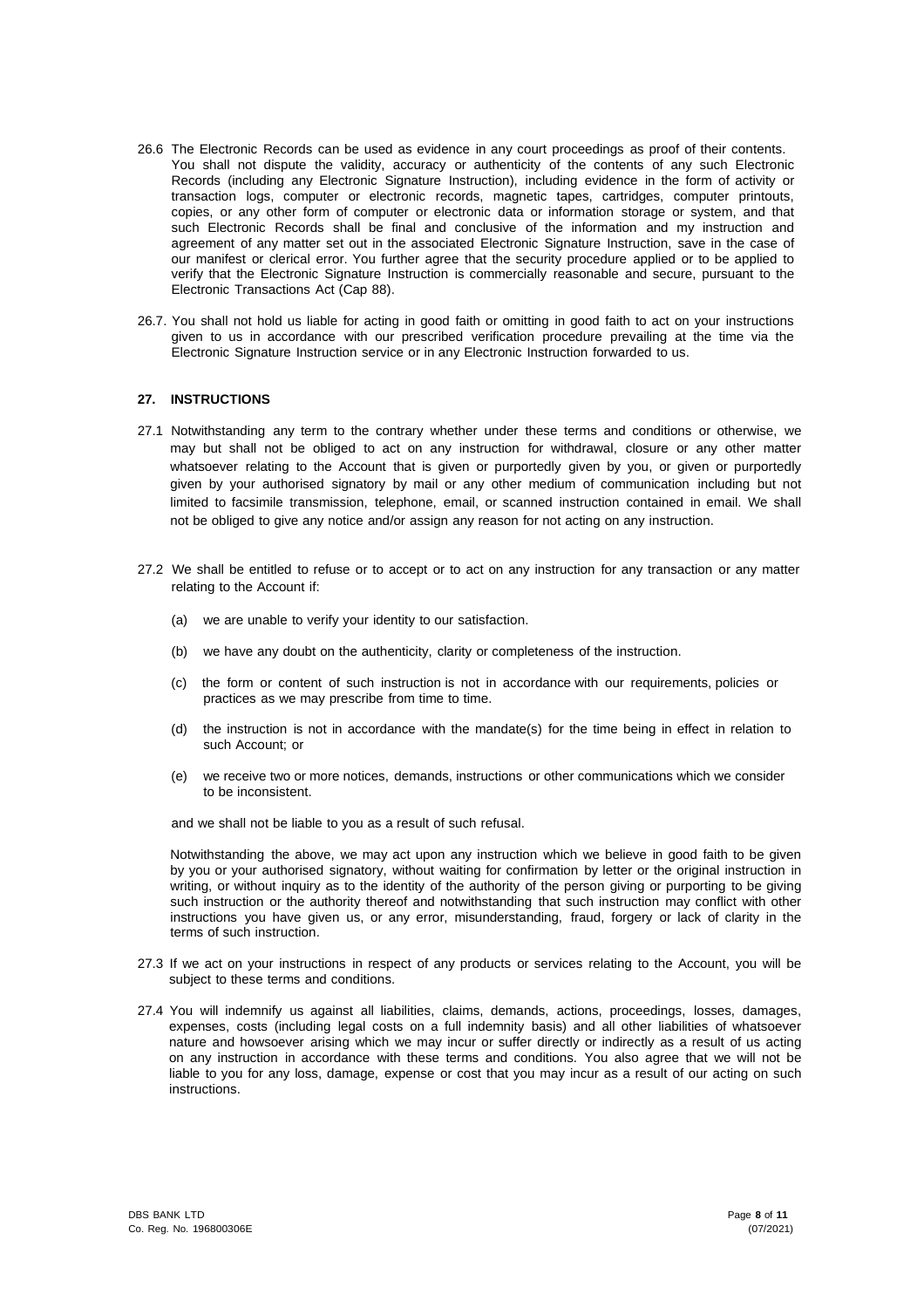- 27.5 We may as we deem fit record all instructions received from you or your authorised signatories, and all other telephone conversations conducted with you and your authorised signatories, and you agree to be bound by such recording. You further agree that any telephone conversations may be recorded with or without the use of an automatic tone warning device and that we may use such recordings in court and arbitration proceedings in the event of any dispute. You also agree that we may at any time erase such recordings.
- 27.6 We are entitled to perform a call back to confirm any instruction given by you or your authorised signatory.

#### **28. CONTRACTS (RIGHTS OF THIRD PARTIES) ACT (CHAPTER 53B)**

Unless expressly provided to the contrary in these terms and conditions, a person who is not a party to these terms and conditions has no rights under the Contracts (Rights of Third Parties) Act, Chapter 53B of Singapore (as may be amended and substituted from time to time) to enforce or enjoy the benefit of any term in these terms and conditions. Notwithstanding any term in these terms and conditions, the consent of any third party is not required to vary (including to release or compromise any liability) or terminate any of these terms and conditions.

#### **29. GOVERNING LAW AND JURISDICTION**

- 29.1 These terms and conditions, deposits (in whatever currency), withdrawals and the operation of Accounts are subject to the laws of the Republic of Singapore. By operating the Account, you submit to the exclusive jurisdiction of the Courts of Singapore and agree that service of legal process may be effected by registered mail to the account mailing address.
- 29.2 We are not responsible for the effect of any laws, regulations, governmental measures or restrictions of any relevant country which may be applicable to any multi-currency account or to our assets; and you accept all risks of or arising from any such laws, regulations, governmental measures and restrictions."

## **30. English Language**

Where there is a conflict between the English and other language versions of these terms and conditions, the

English version shall prevail.

#### **31. Interpretation**

31.1 In these terms and conditions, the following expressions mean as follows:

"Account" means the account opened or to be opened by you with us under the SRS.

"Affiliates" mean any Person that Controls, is Controlled by, is under common Control with, or is a related company of, DBS or Vendor, whether through ownership of voting securities or otherwise.

"Approved Persons" means us, our officials, employees, agents and any other persons who by reason of their capacity or office have access to our records or registers or any correspondence or material with regard to the account holder, the Account and the Investments.

"Business Day" means any day on which banks in Singapore are open for banking business, excluding Saturdays, Sundays and public holidays in Singapore and in respect of the buying and selling of Investments through a securities exchange or clearing house in a jurisdiction outside Singapore, excluding public holidays in that jurisdiction.

"Contribution Cap" in respect of any year means the amount of your maximum aggregate contributions permitted for that year under the Regulations.

"Contributions" means contributions into the Account (unless otherwise specified) and "contribute" shall have the corresponding meaning.

"DBS Charges" is defined in Clause 12.1

"DBS' Depository" means the Central Depository (Pte) Limited or any other clearing house or depository agent or custodian selected by us.

"DBS Entity" means Affiliates of DBS and such other entities as DBS may designate from time to time.

"DBS Group" means us and our related corporations.